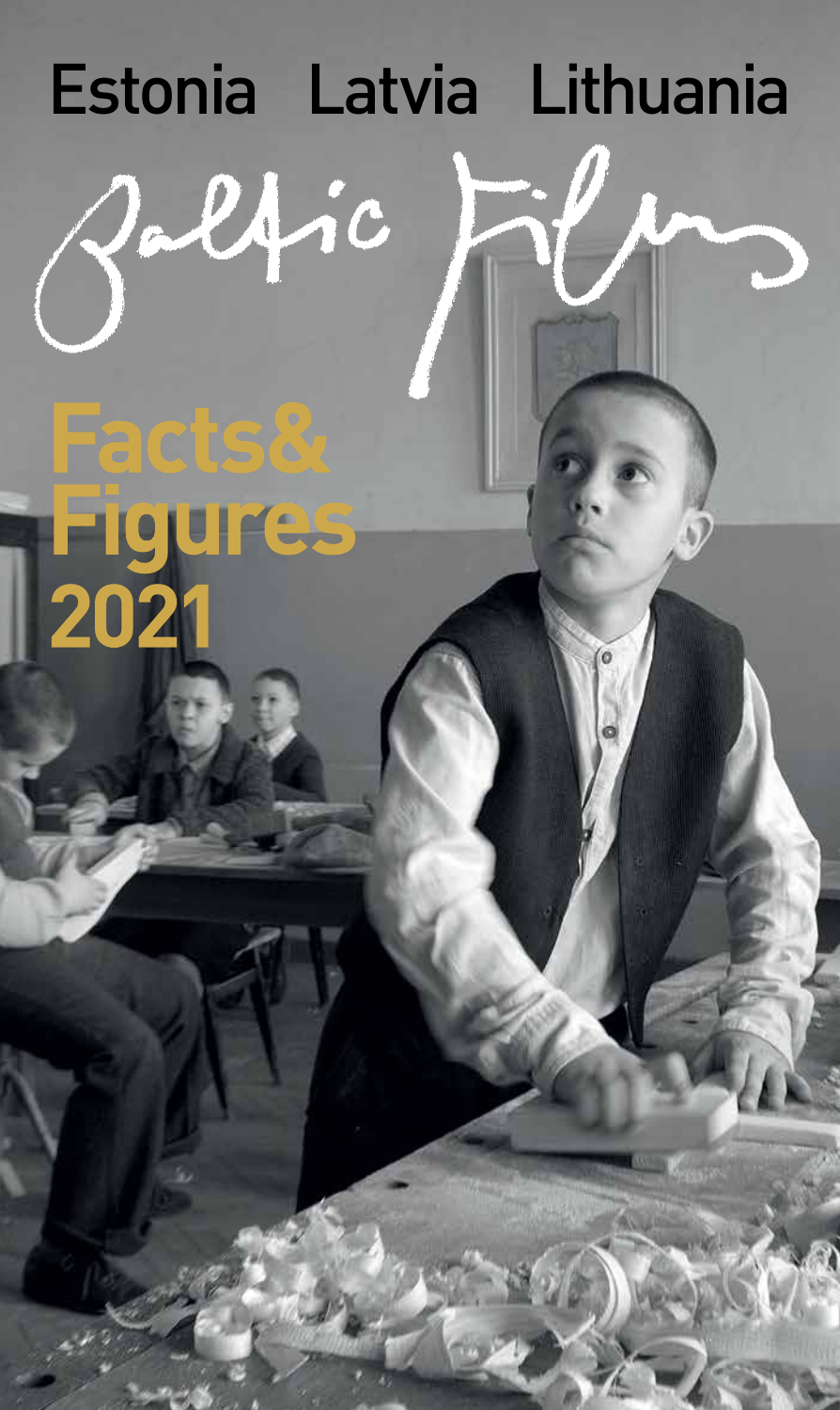# Estonia **Facts&**

#### **ANNUAL STATE SUPPORT FOR FILM INDUSTRY 2017-2021**

|      | Ministry of<br>Culture | Cultural<br>Endowment | Estonian<br>Film Institute | Total      |
|------|------------------------|-----------------------|----------------------------|------------|
|      | <b>EUR</b>             | <b>EUR</b>            | <b>EUR</b>                 | EUR        |
| 2017 | 685000                 | 2 153 824             | 9628178*                   | 12 467 002 |
| 2018 | 745000                 | 2029101               | 9 148 057*                 | 11 922 158 |
| 2019 | 965000                 | 2 130 523             | 7649395                    | 10744918   |
| 2020 | 2 2 5 0 4 0 5 **       | 2091257               | 8896677                    | 13 238 339 |
| 2021 | 720 000                | 2 178 908             | 11 270 000                 | 14 168 908 |

\*Incl. Estonian Republic 100 Years film support | \*\*Incl. state support to cover COVID-19 damages

#### **CINEMA PREMIERES 2016-2020**

|      | Domestic | European | <b>USA</b> | Other | Total |
|------|----------|----------|------------|-------|-------|
| 2016 | 18       | 136      | 111        | 13    | 278   |
| 2017 | 21       | 139      | 87         | 32    | 279   |
| 2018 | 28       | 152      | 106        | 22    | 308   |
| 2019 | 30       | 154      | 101        | 29    | 314   |
| 2020 | 20       | 132      | 60         | 14    | 226   |

#### **DOMESTIC FILMS PRODUCED 2016-2020**

|      | Fiction<br>features | Animated<br>shorts | <b>Documentaries</b> | Fiction<br>shorts | Total |
|------|---------------------|--------------------|----------------------|-------------------|-------|
| 2016 | 10                  | 8                  | 21                   |                   | 40    |
| 2017 | 14                  | 5                  | 31                   | 3                 | 53    |
| 2018 | 14                  | 4                  | 28                   | 8                 | 54    |
| 2019 | $12*$               | 9                  | 32                   | 3                 | 56    |
| 2020 | $15***$             |                    | 16                   | 4                 | 36    |

\*Incl. 4 min co-productions | \*\*Incl.5 min co-productions and 1 feature length animated film

#### **NUMBER OF CINEMAS 2016-2020**

|      | Screening<br>places (all) | <b>Cinemas</b> | Multiplex<br>cinemas | <b>Screens</b><br>[all] | 3D<br>screens | Digital<br>screens |
|------|---------------------------|----------------|----------------------|-------------------------|---------------|--------------------|
| 2016 | 50                        | 12             | 5                    | 87                      | 33            | 62                 |
| 2017 | 52                        | 16             | 6                    | 98                      | 33            | 62                 |
| 2018 | 54                        | 18             | 7                    | 104                     | 39            | 80                 |
| 2019 | 56                        | 20             | 8                    | 111                     | 44            | 89                 |
| 2020 | 58                        | 23             | 8                    | 116                     | 44            | 91                 |



Where the Heart Is

#### **TOP TEN 2020**

|     | Title                                                   | Country of<br>Origin | Admissions GBO EUR |           | Format     |
|-----|---------------------------------------------------------|----------------------|--------------------|-----------|------------|
|     | Tenet                                                   | US/GB                | 160 927            | 1 157 823 | 2D/IMAX 2D |
| 2.  | Where the Heart Is/Talve                                | EE.                  | 151 137            | 880 232   | 2D         |
| 3.  | Raggie/Sipsik                                           | <b>EE</b>            | 107496             | 481402    | 2D         |
| 4.  | Dawn of War/02                                          | EE/FI/LV/LT          | 75 270             | 489 137   | 2D         |
| 5.  | Trolls World Tour                                       | US                   | 61 159             | 315 758   | 2D/3D      |
| 6.  | Fred Jüssi. The Beauty of Being/Fred Jüssi. Olemise ilu | <b>EE</b>            | 57 111             | 307 350   | 2D         |
| 7.  | Sonic the Hedgehog                                      | US/JP/CA             | 56879              | 299 900   | 2D         |
| 8.  | Frozen 2                                                | US                   | 42979              | 239443    | 2D/3D      |
| 9.  | <b>Bad Boys for Life</b>                                | US                   | 40784              | 290 103   | 2D         |
| 10. | 1917                                                    | US/GB                | 37 524             | 244842    | 2D         |

#### **FILMS SCREENED (all) 2016-2020**

| Domestic films      |    |                |                      |       |  |
|---------------------|----|----------------|----------------------|-------|--|
| Admissions<br>Films |    | <b>GBO EUR</b> | Market<br>share adm. |       |  |
| 2016                | 21 | 347036         | 1784600              | 10.54 |  |
| 2017                | 28 | 282421         | 1542174              | 8.04  |  |
| 2018                | 39 | 648585         | 3 3 5 1 4 0 3        | 17,85 |  |
| 2019                | 58 | 848266         | 4859602              | 23,00 |  |
| 2020                | 34 | 480758         | 2649763              | 26,72 |  |

#### European (non-domestic) Films Admissions GBO EUR Market share adm. 2016 199 664 212 3 402 291 20,19 2017 179 834 503 4 460 508 23,77 2018 201 1 072 731 5 992 136 29,55

2019 199 670 352 3 699 190 18,19 2020 186 552 868 3 439 459 30,73  $\overline{U}$ 

|      | U5A   |            |                |                      |  |  |
|------|-------|------------|----------------|----------------------|--|--|
|      | Films | Admissions | <b>GBO EUR</b> | Market<br>share adm. |  |  |
| 2016 | 138   | 2 144 186  | 11 595 452     | 64,25                |  |  |
| 2017 | 111   | 1933029    | 10 760 430     | 55.05                |  |  |
| 2018 | 138   | 1712875    | 10 104 050     | 47.17                |  |  |
| 2019 | 136   | 1874035    | 11 475 445     | 50.85                |  |  |
| 2020 | 113   | 682916     | 4 130 476      | 37.96                |  |  |
|      |       |            |                |                      |  |  |

|      | Films | Admissions | <b>GBO EUR</b> | Market<br>share adm. |
|------|-------|------------|----------------|----------------------|
| 2016 | 19    | 165316     | 882994         | 5.02                 |
| 2017 | 37    | 460979     | 2636372        | 13.13                |
| 2018 | 26    | 197030     | 1 183 109      | 5,43                 |
| 2019 | 35    | 293 175    | 1766151        | 7.96                 |
| 2020 | 33    | 82628      | 495444         | 4.59                 |

**Other** 

#### Total All Films

|      |     | Films   Admissions | <b>GBO EUR</b> | Adm. per<br>capita |
|------|-----|--------------------|----------------|--------------------|
| 2016 | 377 | 3 290 750          | 17 665 337     | 2,54               |
| 2017 | 355 | 3510932            | 19399484       | 2,67               |
| 2018 | 404 | 3631221            | 20 630 322     | 2.75               |
| 2019 | 428 | 3685828            | 21800387       | 2.78               |
| 2020 | 366 | 1799170            | 10 715 142     | 1.35               |

#### **AVERAGE TICKET PRICE 2016-2020**

|      | EUR  |
|------|------|
| 2016 | 5,37 |
| 2017 | 5,53 |
| 2018 | 5.68 |
| 2019 | 5,91 |
| 2020 | 5,96 |
|      |      |

### **Figures 2021**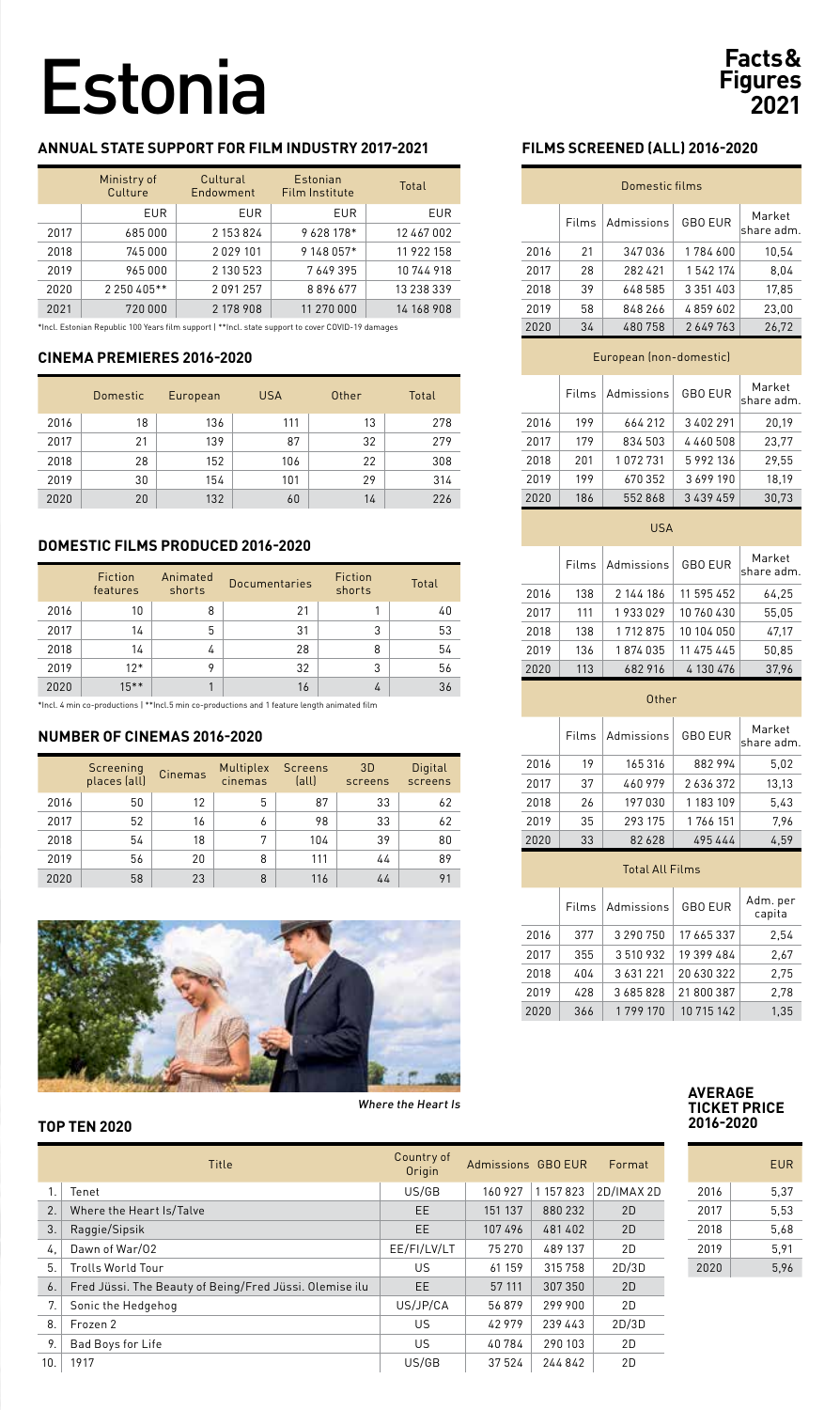# Latvia **Facts&**

#### **ANNUAL STATE SUPPORT FOR FILM INDUSTRY 2017-2021**

|      | <b>National Film Centre</b><br>of Latvia | <b>Culture Capital</b><br>Foundation | Total      |
|------|------------------------------------------|--------------------------------------|------------|
|      | <b>EUR</b>                               | <b>EUR</b>                           | <b>EUR</b> |
| 2017 | 9795965*                                 | 666 273                              | 10 462 238 |
| 2018 | 6 012 776*                               | 996 685                              | 7 009 461  |
| 2019 | 5462576                                  | 934 803                              | 6 397 379  |
| 2020 | 8 403 164**                              | 1 221 639**                          | 9 624 803  |
| 2021 | 6 351 139                                | 951987                               | 7 303 126  |

\*Incl. Latvian Republic 100 Years film support | \*\*Incl. state support to cover COVID-19 damages

#### **CINEMA PREMIERES 2016-2020**

|      | <b>Domestic</b> | European | <b>USA</b> | Other | Total |
|------|-----------------|----------|------------|-------|-------|
| 2016 | 18              | 92       | 123        | 9     | 242   |
| 2017 | 22              | 99       | 122        | 12    | 255   |
| 2018 | 30              | 110      | 116        | 15    | 271   |
| 2019 | 37              | 101      | 112        | 16    | 267   |
| 2020 | 15              | 74       | 49         | 15    | 153   |

#### **DOMESTIC FILMS PRODUCED 2016-2020**

|      | <b>Fiction</b><br>features | Animated<br>shorts | <b>Documentaries</b> | Fiction<br>shorts | Total |
|------|----------------------------|--------------------|----------------------|-------------------|-------|
| 2016 | 7                          | 6                  | 23                   | 6                 | 42    |
| 2017 | 6                          | 8                  | 29                   | $\mathfrak{p}$    | 45    |
| 2018 | 11                         | 6                  | 30                   |                   | 48    |
| 2019 | $18*$                      | 4                  | 32                   | 5                 | 59    |
| 2020 | $11**$                     | 11                 | 16                   | 4                 | 42    |

\*Incl. 3 feature length animated films & 4 min co-productions \*\*Incl. 1 feature length animated film & 4 min co-productions

#### **NUMBER OF CINEMAS 2016-2020**

|      | Screening<br>places (all) | Cinemas | <b>Multiplex</b><br>cinemas | <b>Screens</b><br>(all) | 3D<br>screens | Digital<br>screens |
|------|---------------------------|---------|-----------------------------|-------------------------|---------------|--------------------|
| 2016 | 25                        | 18      | 4                           | 62                      | 25            | 60                 |
| 2017 | 23                        | 18      | 4                           | 61                      | 25            | 60                 |
| 2018 | 27                        | 19      | 4                           | 66                      | 28            | 65                 |
| 2019 | 34                        | 20      | 5                           | 81                      | 36            | 72                 |
| 2020 | 32                        | 18      | 3                           | 69                      | 28            | 60                 |



#### **FILMS SCREENED (all) 2016-2020**

| Domestic films |       |            |                |                      |  |  |
|----------------|-------|------------|----------------|----------------------|--|--|
|                | Films | Admissions | <b>GBO EUR</b> | Market<br>share adm. |  |  |
| 2016           | 33    | 185 782    | 656 670        | 7,38                 |  |  |
| 2017           | 28    | 194 083    | 736 976        | 7.84                 |  |  |
| 2018           | 48    | 556 832    | 2503019        | 22.06                |  |  |
| 2019           | 54    | 548938     | 2504132        | 20,16                |  |  |
| 2020           | 41    | 178 963    | 783 300        | 19.90                |  |  |

#### European (non-domestic) Films Admissions GBO EUR Market share adm. 2016 117 357 470 1 724 778 14,21 2017 112 438 725 2 238 726 17,71 2018 140 344 483 1 803 128 13,65

2019 117 356 645 1 985 625 13,09 2020 102 199 153 1 170 795 22,14

|      | <b>USA</b> |            |                |                      |  |  |  |
|------|------------|------------|----------------|----------------------|--|--|--|
|      | Films      | Admissions | <b>GBO EUR</b> | Market<br>share adm. |  |  |  |
| 2016 | 146        | 1962126    | 9777866        | 77,98                |  |  |  |
| 2017 | 142        | 1757963    | 9 469 882      | 70.97                |  |  |  |
| 2018 | 142        | 1 552 830  | 8 658 161      | 61,53                |  |  |  |
| 2019 | 130        | 1765099    | 10 211 619     | 64,81                |  |  |  |
| 2020 | 84         | 487 133    | 2954405        | 54,16                |  |  |  |
|      |            |            |                |                      |  |  |  |

|      | Films | Admissions | <b>GBO EUR</b> | Market<br>share adm. |
|------|-------|------------|----------------|----------------------|
| 2016 | 13    | 10881      | 50 406         | 0.43                 |
| 2017 | 13    | 86 180     | 414 913        | 3.48                 |
| 2018 | 15    | 69 455     | 329 655        | 2,75                 |
| 2019 | 19    | 52740      | 261 302        | 1.94                 |
| 2020 | 19    | 34 187     | 196821         | 3.80                 |

**Other** 

#### Total All Films

|              | Films  | Admissions | <b>GBO EUR</b> | Adm. per<br>capita |
|--------------|--------|------------|----------------|--------------------|
| 2016         | $309*$ | 2516259    | 12 209 719     | 1,28               |
| 2017         | 295*   | 2 476 951  | 12860497       | 1.27               |
| 2018         | $345*$ | 2523600    | 13 293 972     | 1.30               |
|              | $320*$ | 2723422    | 14 962 678     | 1.42               |
|              | $246*$ | 899436     | 5 105 321      | 0.47               |
| 2019<br>2020 |        |            |                |                    |

\*Excl. film festival screenings

#### **AVERAGE TICKET PRICE 2016-2020**

|      | EUR  |
|------|------|
| 2016 | 4.85 |
| 2017 | 5,19 |
| 2018 | 5,27 |
| 2019 | 5.49 |
| 2020 | 5,68 |

#### The Sign Painter

#### **TOP TEN 2020**

|     | Title                               | Country of Origin Admissions |          | <b>GBO EUR</b> | Format     |
|-----|-------------------------------------|------------------------------|----------|----------------|------------|
|     | The Sign Painter/Pilsēta pie upes   | LV/CZ/LT                     | 70372    | 309 567        | 2D         |
| 2.  | Class Reunion 2/Klases salidojums 2 | LV                           | 46 261   | 248 108        | 2D         |
| 3.  | Sonic the Hedgehog                  | US/JP/CA                     | 43638    | 227317         | 2D         |
| 4.  | Frozen 2                            | US                           | 38 288   | 203 550        | 2D/3D      |
| 5.  | Tenet                               | US/GB                        | 33544    | 253755         | 2D/IMAX 2D |
| 6.  | Spies in Disquise                   | US                           | 28 5 5 6 | 155 127        | 2D/3D      |
| 7.  | <b>Bad Boys for Life</b>            | US                           | 28 0 0 4 | 189568         | 2D/IMAX 2D |
| 8.  | <b>Trolls World Tour</b>            | US                           | 26 287   | 140 657        | 2D/3D      |
| 9.  | Dolittle                            | US                           | 26 155   | 142021         | 2D         |
| 10. | Blizzard of Souls/Dveselu putenis   | LV                           | 24758    | 116 208        | 2D         |

### **Figures 2021**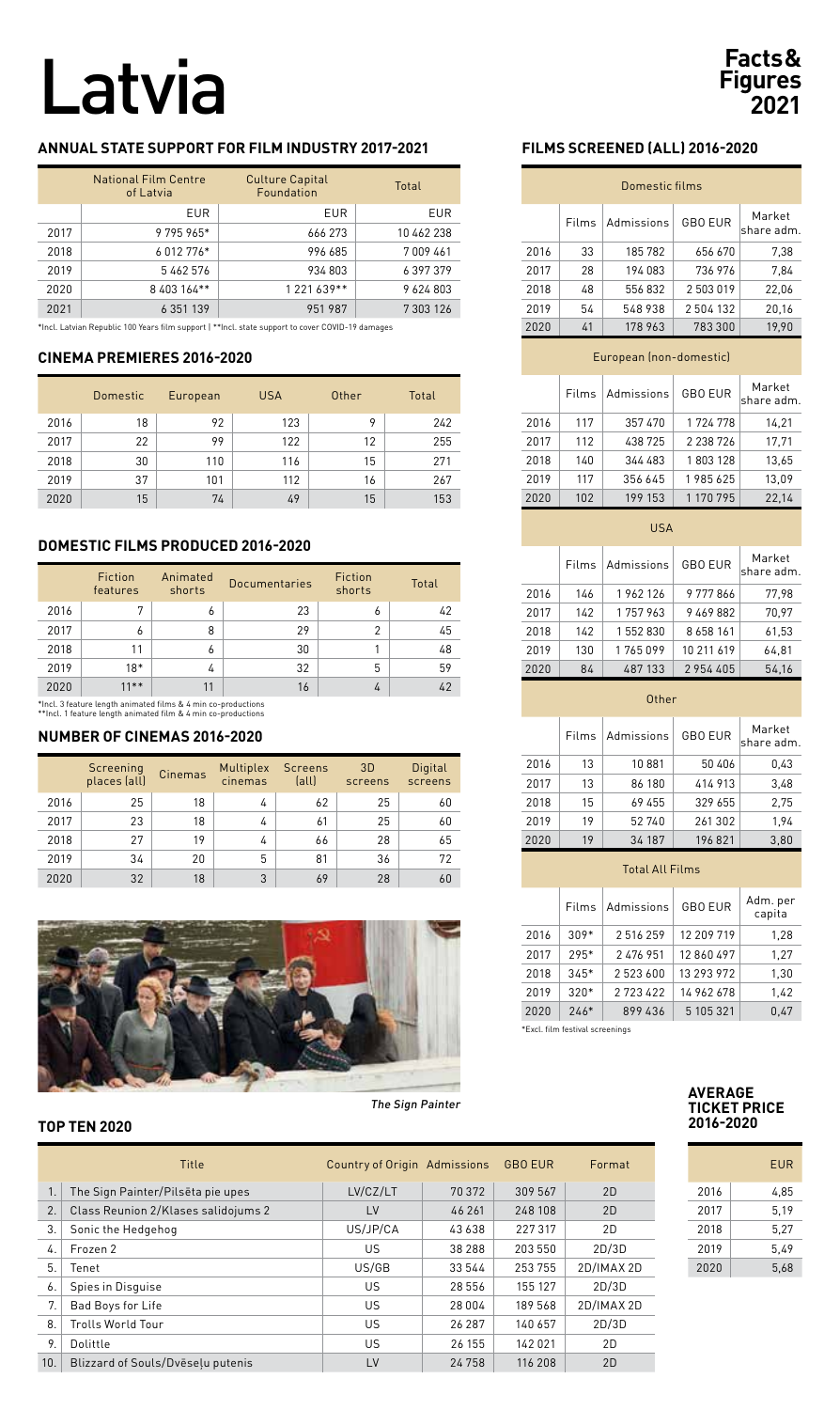# Lithuania **Facts&**

#### **ANNUAL STATE SUPPORT FOR FILM INDUSTRY 2017-2021**

|      | Lithuanian Film Centre | Total      |
|------|------------------------|------------|
|      | <b>EUR</b>             | <b>EUR</b> |
| 2017 | 4619000                | 4619000    |
| 2018 | 6 423 000              | 6 423 000  |
| 2019 | 6 431 000              | 6 431 000  |
| 2020 | 6441000                | 6441000    |
| 2021 | 7451498                | 7451498    |

#### **CINEMA PREMIERES 2016-2020**

|      | Domestic | European | <b>USA</b> | Other | Total |
|------|----------|----------|------------|-------|-------|
| 2016 | 13       | 69       | 128        | 7     | 217   |
| 2017 | 11       | 92       | 124        | 9     | 236   |
| 2018 | 21       | 124      | 139        | 15    | 299   |
| 2019 | 27       | 134      | 107        | 20    | 288   |
| 2020 | 13       | 101      | 54         | 11    | 179   |

#### **DOMESTIC FILMS PRODUCED 2016-2020**

|      | Fiction<br>features | Animated<br>shorts | <b>Documentaries</b> | Fiction<br>shorts | Total |
|------|---------------------|--------------------|----------------------|-------------------|-------|
| 2016 | 21                  | 10                 | 18                   | 9                 | 58    |
| 2017 | 15                  | 7                  | 5                    | 14                | 41    |
| 2018 | 21                  | 7                  | 22                   | 4                 | 54    |
| 2019 | $17*$               | 7                  | 16                   | 12                | 52    |
| 2020 | $12**$              |                    | $18***$              | 5                 | 36    |

\*Incl. 2 min co-productions | \*\*Incl. 5 min co-productions | \*\*\*Incl. 2 min co-productions

#### **NUMBER OF CINEMAS 2016-2020**

|      | Screening<br>places (all) | <b>Cinemas</b> | <b>Multiplex</b><br>cinemas | <b>Screens</b> | 3D<br>screens | Digital<br>screens |
|------|---------------------------|----------------|-----------------------------|----------------|---------------|--------------------|
| 2016 | 39                        | 29             | 10                          | 79             | 25            | 54                 |
| 2017 | 39                        | 29             | 10                          | 79             | 25            | 54                 |
| 2018 | 39                        | 28             | 10                          | 84             | 28            | 71                 |
| 2019 | 37                        | 26             | 10                          | 82             | 29            | 71                 |
| 2020 | 36                        | 25             | 10                          | 77             | 30            | 71                 |



#### **FILMS SCREENED (all) 2016-2020**

| Domestic films |              |            |                |                      |
|----------------|--------------|------------|----------------|----------------------|
|                | <b>Films</b> | Admissions | <b>GBO EUR</b> | Market<br>share adm. |
| 2016           | 17           | 699 207    | 3463809        | 19.50                |
| 2017           | 13           | 861827     | 4527528        | 21.47                |
| 2018           | 26           | 1 173 713  | 6 250 538      | 27,51                |
| 2019           | 35           | 788 284    | 4417603        | 19.03                |
| 2020           | 23           | 335324     | 1981467        | 21,87                |

#### European (non-domestic) Films Admissions GBO EUR Market share adm. 2016 104 336 493 1 509 654 8,50 2017 110 528 081 2 367 564 13,16 2018 150 555 895 2 658 350 13,03 2019 183 715 349 3 546 828 17,27 2020 144 363 902 1 843 156 23,73

|      | Films | Admissions | <b>GBO EUR</b> | Market<br>share adm. |
|------|-------|------------|----------------|----------------------|
| 2016 | 162   | 2 613 001  | 12 671 608     | 71,50                |
| 2017 | 158   | 2593630    | 13 160 705     | 64.62                |
| 2018 | 160   | 2454136    | 13 167 184     | 57,53                |
| 2019 | 140   | 2469818    | 13 695 929     | 59.63                |
| 2020 | 90    | 800 239    | 4490040        | 52,21                |
|      |       |            |                |                      |

**Other** 

USA

#### Films Admissions GBO EUR Market share adm. 2016 8 19 576 79 198 0,50 2017 9 30 387 146 298 0,76 2018 15 82 298 368 039 1,93 2019 21 168 449 834 905 4,07 2020 14 33 619 160 340 2,19

Total All Films

|      | Films | Admissions | <b>GBO EUR</b> | Adm. per<br>capita |
|------|-------|------------|----------------|--------------------|
| 2016 | 291   | 3668370    | 17 724 516     | 1.29               |
| 2017 | 290   | 4013925    | 20 20 20 95    | 1.43               |
| 2018 | 351   | 4266042    | 22 444 111     | 1.53               |
| 2019 | 379   | 4 141 900  | 22 495 265     | 1,48               |
| 2020 | 271   | 1533084    | 8475003        | 0.55               |

#### Nova Lituania

#### **TOP TEN 2020**

|     | Title                              | Country of Origin Admissions |         | <b>GBO EUR</b> | Format |
|-----|------------------------------------|------------------------------|---------|----------------|--------|
|     | A Perfect Date/Tobulas pasimatymas | LT                           | 146815  | 874 111        | 2D     |
| 2.  | Imported Groom/Importinis jaunikis | LT                           | 115 283 | 698797         | 2D     |
| 3.  | 1917                               | US/GB                        | 75 166  | 456983         | 2D     |
| 4.  | Frozen 2                           | US                           | 74840   | 374 172        | 2D/3D  |
| 5.  | Tenet                              | US/GB                        | 52 938  | 342 135        | 2D     |
| 6.  | Spies In Disquise                  | US                           | 51053   | 246064         | 2D/3D  |
| 7.  | Trolls World Tour                  | US                           | 48 973  | 229 280        | 2D     |
| 8.  | Greenland                          | US                           | 37 216  | 227526         | 2D     |
| 9.  | The Gentlemen                      | US                           | 35023   | 209 493        | 2D     |
| 10. | <b>Bad Boys for Life</b>           | US                           | 31 654  | 188865         | 2D     |

#### **AVERAGE TICKET PRICE 2016-2020**

|      | EUR  |
|------|------|
| 2016 | 4,83 |
| 2017 | 5.03 |
| 2018 | 5,26 |
| 2019 | 5,43 |
| 2020 | 5.53 |

### **Figures 2021**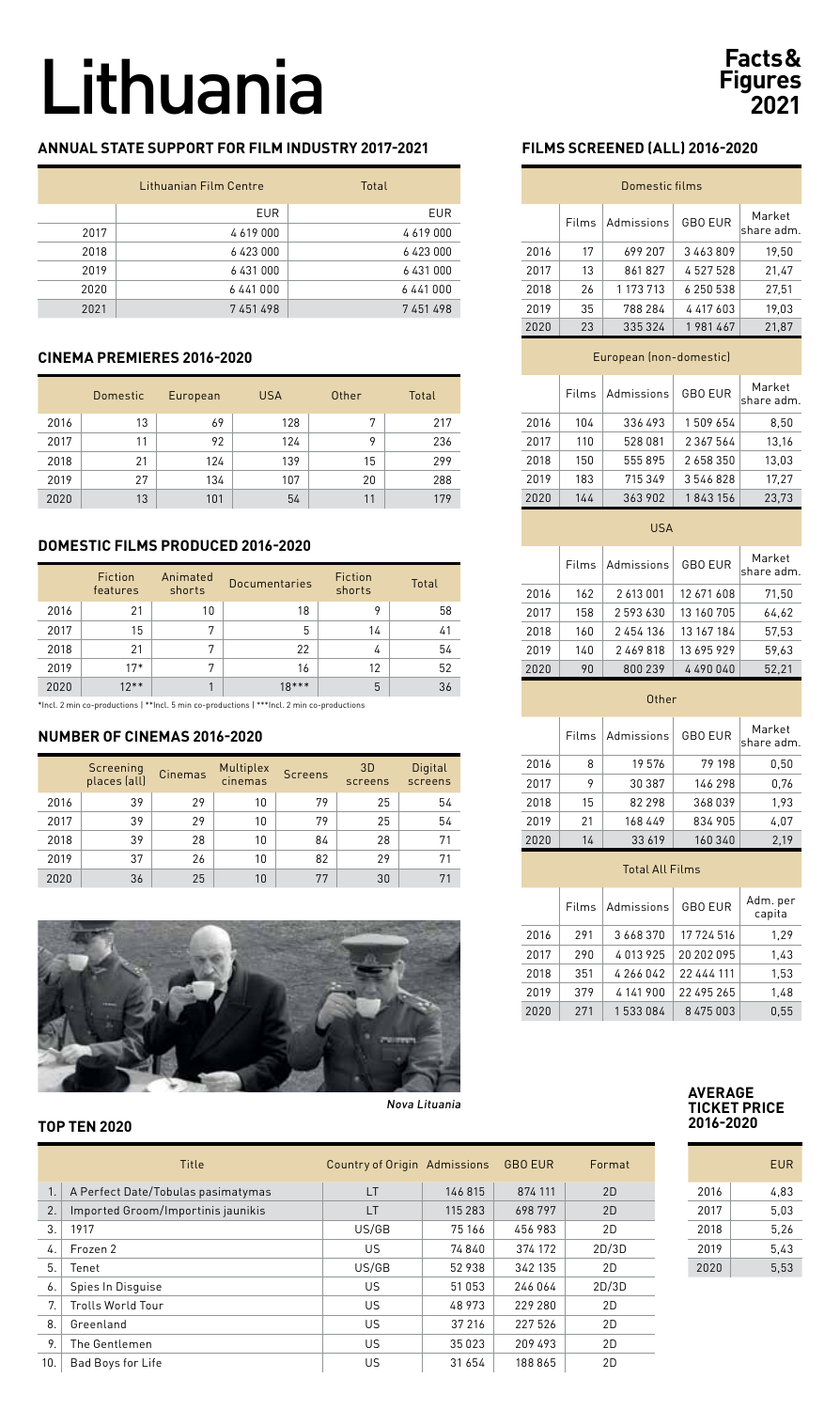## Baltic Fiction Films

### **Facts& Figures 2021**

#### **ESTONIAN FICTION FEATURES RELEASED 2019-2020**

| <b>Original Title</b>          | <b>English Title</b>               | <b>Director</b>                   | Co-production Year of<br>countries | Release |
|--------------------------------|------------------------------------|-----------------------------------|------------------------------------|---------|
| Alljumalad                     | Undergods                          | Chino Moya                        | GB/BE/RS/SE                        | 2020    |
| Asjad, millest me ei räägi     | Things We Don't Talk About         | Tanel Ingi, Andrejs Ēķis          |                                    | 2020    |
| Erna on sõjas                  | Erna at War                        | Henrik Ruben Genz                 | DK/BE                              | 2020    |
| Helene                         | Helene                             | Antti Jokinen                     | F1                                 | 2020    |
| Hüvasti, NSVL                  | Goodbye, Soviet Union              | Lauri Randla                      | F1                                 | 2020    |
| Jõulud džunglis                | Christmas in the Jungle            | Jaak Kilmi                        | LV                                 | 2020    |
| Konverents                     | The Conference                     | Ivan I. Tverdosky                 | RU/GB/IT                           | 2020    |
| Kratt                          | Kratt                              | Rasmus Meribyoo                   |                                    | 2020    |
| 02                             | Dawn of War                        | Margus Paju                       | FI/LV/LT                           | 2020    |
| Rain                           | Rain                               | Janno Jürgens                     |                                    | 2020    |
| Salmonid: 25 aastat hiljem     | The Salmons: 25 Years Later        | <b>Toomas Kirss</b>               |                                    | 2020    |
| Sipsik                         | Raggie                             | Meelis Arulepp, Karsten Kiilerich | DK                                 | 2020    |
| Talve                          | Where the Heart Is                 | Ergo Kuld                         |                                    | 2020    |
| Vee peal                       | On the Water                       | Peeter Simm                       |                                    | 2020    |
| Viimased                       | The Last Ones                      | Veiko Öunpuu                      | FI/NL                              | 2020    |
| Jeesus juhatab sind kiirteele  | Jesus Shows You the Way to Highway | Miquel Llanso                     | ES/LT/ET/LV                        | 2019    |
| Johannes Pääsukese tõeline elu | Self-Made Cameraman                | Hardi Volmer                      |                                    | 2019    |
| Kiirtee põrgusse               | Highway to Hell                    | Urmas E. Liiv                     |                                    | 2019    |
| Klassikokkutulek 3. Ristiisad  | <b>Class Reunion 3</b>             | René Vilbre                       |                                    | 2019    |
| Kõhedad muinaslood             | Eerie Fairy Tales                  | Mart Sander                       |                                    | 2019    |
| Kohtunik                       | Your Honor                         | Andres Puustusmaa                 | <b>RU</b>                          | 2019    |
| Lotte ja kadunud lohed         | Lotte and the Lost Dragons         | Janno Põldma, Heiki Ernits        | LV                                 | 2019    |
| Maria paradiis                 | Maria's Paradise                   | Zaida Bergoth                     | F1                                 | 2019    |
| Mehed                          | Men                                | Gerda Kordemets                   |                                    | 2019    |
| Skandinaavia vaikus            | Scandinavian Silence               | Martti Helde                      | FR/BE                              | 2019    |
| Tõde ja õigus                  | Truth and Justice                  | <b>Tanel Toom</b>                 |                                    | 2019    |
| Ühemeheshow                    | <b>Chuck Band Show</b>             | Al Wallcat                        |                                    | 2019    |
| Ükssarvik                      | <b>Chasing Unicorns</b>            | Rain Rannu                        |                                    | 2019    |
| Vanamehe film                  | Old Man Cartoon Movie              | Mikk Mägi, Oskar Lehemaa          |                                    | 2019    |

#### **LATVIAN FICTION FEATURES RELEASED 2019-2020**

| Cojs                            | Tsov                              | Aleksey Uchitel             | RU             | 2020 |
|---------------------------------|-----------------------------------|-----------------------------|----------------|------|
| Dzimtene                        | Motherland                        | <b>Tomass Vengris</b>       | LT             | 2020 |
| Izmisums                        | The Despair                       | Kārlis Lesinš               |                | 2020 |
| Kino un mēs                     | Cinema and Us                     | Matīss Kaža                 |                | 2020 |
| Klases salidojums 2             | <b>Class Reunion 2</b>            | Andrejs Ēķis                |                | 2020 |
| Ko zina klusā Gerda             | What Silent Gerda Knows           | Jevgenijs Paškēvičs         |                | 2020 |
| Maina                           | The Shift                         | Reinis Kalvinš              |                | 2020 |
| Mans mīlākais karš              | My Favourite War                  | Ilze Burkovska-Jacobsen     | N <sub>0</sub> | 2020 |
| Mijkrēslī                       | In the Dusk                       | Šarūnas Bartas              | LT/FR/CZ/RS    | 2020 |
| Neredzamā                       | Invisible                         | Ignas Jonynas               | LT/ES          | 2020 |
| Pilsēta pie upes                | The Sign Painter                  | Viesturs Kairišs            | CZ/LT          | 2020 |
| 1906                            | 1906                              | Gatis Šmits                 |                | 2019 |
| <b>Blakus</b>                   | Side by Side                      | Alise Zarina                |                | 2019 |
| Dvēselu putenis                 | <b>Blizzard of Souls</b>          | <b>Dzintars Dreibergs</b>   |                | 2019 |
| Humorists                       | Humorist                          | Mihails Idovs               | CZ/RU          | 2019 |
| Jaungada taksometrs 2           | New Year's Eve Taxi 2             | Māris Martinsons            |                | 2019 |
| Jelgava '94                     | Jelgava '94                       | Jānis Ābele                 |                | 2019 |
| Jēkabs, Mimmi un runājošie suņi | Jacob, Mimmi and the Talking Dogs | <b>Edmunds Jansons</b>      | PL             | 2019 |
| Klases salidojums               | Class Reunion                     | Andrejs Ekis                |                | 2019 |
| Klusā upe                       | <b>Still River</b>                | Angelos Frantzis            | GR/FR          | 2019 |
| Lote un pazudušie pūķi          | Lotte and the Lost Dragons        | Heiki Ernits, Janno Põldma  | EE.            | 2019 |
| Nekas mūs neapturēs             | Nothing Can Stop Us Now           | Andris Gauja                |                | 2019 |
| Olegs                           | Oleg                              | Juris Kursietis             | BE/FR/LT       | 2019 |
| Projām                          | Away                              | Gints Zilbalodis            |                | 2019 |
| Sonāte                          | The Sonata                        | Andrew Desmond              | FR/RU/GB       | 2019 |
| Suni nevalkā bikses             | Dogs Don't Wear Pants             | J-P Valkeapää               | FI             | 2019 |
| Tur                             | There                             | <b>Uldis Cipsts</b>         |                | 2019 |
| Vecā dārza noslēpums            | The Mystery of the Old Garden     | Olafs Okonovs, Gunita Groša |                | 2019 |

#### **LITHUANIAN FEATURE FILMS RELEASED 2019-2020**

| Tobulas pasimatymas           | A Perfect Date               | Robertas Razma                  |             | 2020 |
|-------------------------------|------------------------------|---------------------------------|-------------|------|
| Importinis jaunikis           | Imported Groom               | Simonas Aškelavičius            |             | 2020 |
| Vedybos, skyrybos ir barsukas | Marriage, Divorce and Badger | Alvydas Šlepikas                |             | 2020 |
| Nova Lituania                 | Nova Lituania                | Karolis Kaupinis                |             | 2020 |
| Olegas                        | Olea                         | Juris Kursietis                 | LV/BE/FR    | 2020 |
| Advokatas                     | The Lawyer                   | Romas Zabarauskas               |             | 2020 |
| <b>Pilis</b>                  | The Castle                   | Lina Lužytė                     |             | 2020 |
| Sistema                       | The System                   | Arūnas Eimulis, Tomas Jašinskas |             | 2020 |
| Partenonas                    | Parthenon                    | Mantas Kvedaravičius            | FR/UA       | 2019 |
| Sutemose                      | In the Dusk                  | Šarūnas Bartas                  | LV/FR/CZ/RS | 2019 |
| Pasmerkti. Pajūrio džiazas    | Pasmerkti. Pajūrio džiazas   | Ramūnas Rudokas                 |             | 2019 |
| Leónė. Bėganti i šviesa       | Leónė. Bėganti i šviesa      | Žilvinas Žusinas                |             | 2019 |
| Pats sau milijonierius        | <b>Fake Millionaire</b>      | <b>Tadas Vidmantas</b>          |             | 2019 |
| Kita tylos pusė               | The Other Side of Silence    | Algimantas Puipa                |             | 2019 |
| Nematoma                      | Invisible                    | Ignas Jonynas                   | LV/ES       | 2019 |
| Gimtinė                       | Motherland                   | Tomas Vengris                   | LV          | 2019 |
| Čia buvo Saša                 | Sasha Was Here               | Ernestas Jankauskas             |             | 2019 |
| Vestuvės                      | The Wedding                  | Vygantas Bachmackij             |             | 2019 |
| Pasiutusi meilė               | Foam at the Mouth            | Jānis Nords                     | LV/PL       | 2019 |
| Išgyventi vasara              | Summer Survivors             | Marija Kavtaradzė               |             | 2019 |
| Pasmerkti, Kauno romanas      | Pasmerkti, Kauno romanas     | Ramūnas Rudokas                 |             | 2019 |
| Purpurinis rūkas              | The Purple Fog               | Raimundas Banionis              |             | 2019 |
| Ir visi jų vyrai              | And All the Men              | Donatas Ulvydas                 |             | 2019 |